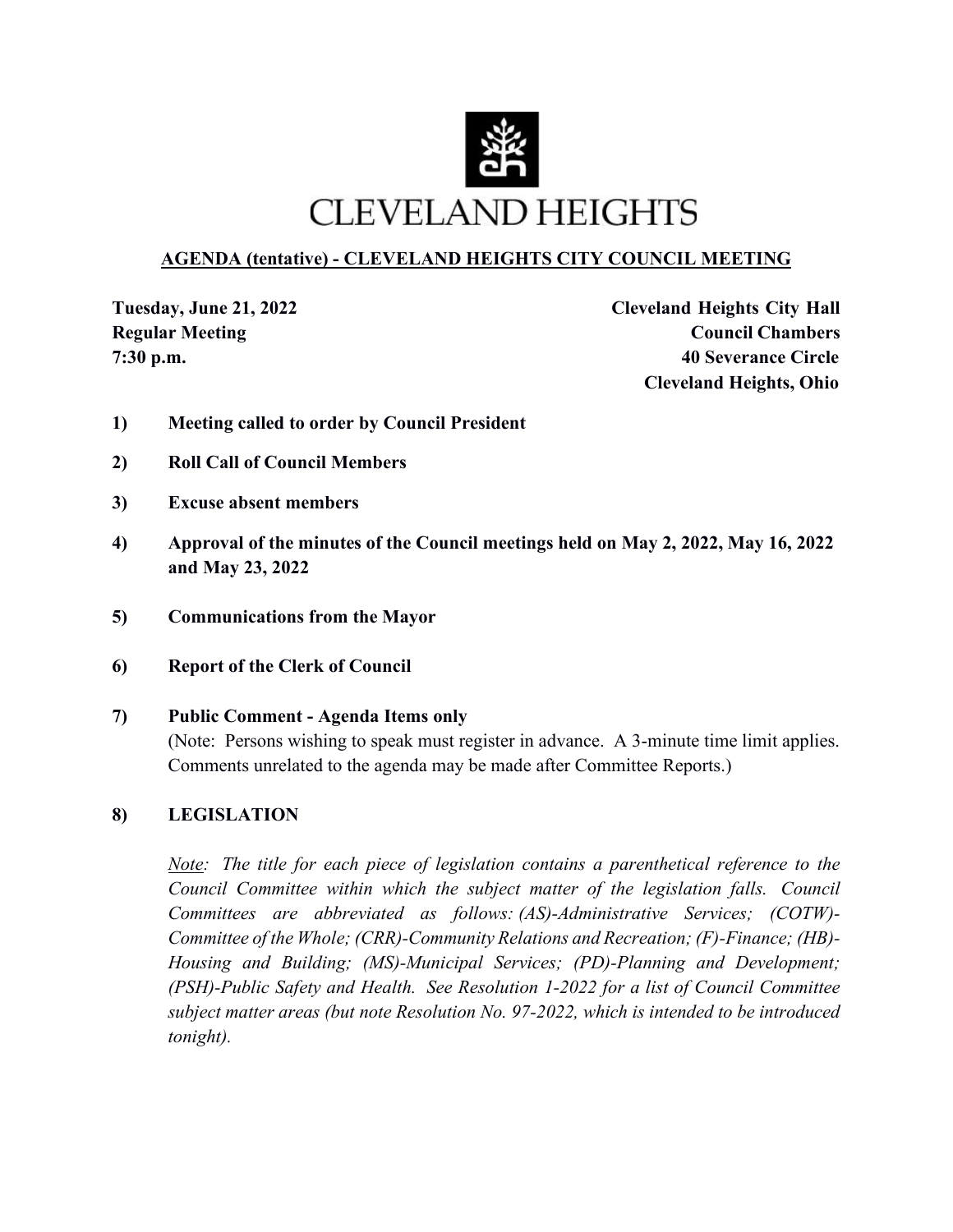### **a.** *First Readings – Consideration of Adoption Requested*

**ORDINANCE NO. 83-2022 (F),** *First Reading*. An Ordinance to amend certain subparagraphs of Ordinance No. 139-2021 (F), relating to appropriations and other expenditures of the City of Cleveland Heights, Ohio for the fiscal year ending December 31, 2022 and declaring the necessity that this legislation become immediately effective as an emergency measure.

Introduced by Mayor Seren

Motion to Adopt/Second:

Vote: \_\_\_\_\_\_\_\_\_\_ \_\_\_\_\_\_\_\_\_\_\_\_ \_\_\_\_\_\_\_\_\_\_\_\_\_\_\_

For Against No. Reading

**ORDINANCE NO. 84-2022 (F),** *First Reading.* An ordinance to amend certain subparagraphs of Ordinance No. 139-2021 (F), relating to appropriations and other expenditures of the City of Cleveland Heights, Ohio for the fiscal year ending December 31, 2022 in order to provide for Council's hiring of a Clerk of Council and declaring the necessity that this legislation become immediately effective as an emergency measure.

Introduced by Council President Hart

Motion to Adopt/Second:  $\sqrt{2}$ 

Vote: \_\_\_\_\_\_\_\_\_\_ \_\_\_\_\_\_\_\_\_\_\_\_ \_\_\_\_\_\_\_\_\_\_\_\_\_\_\_

For Against No. Reading

**RESOLUTION NO. 85-2022 (PD),** *First Reading***.** A Resolution authorizing the Mayor to enter into an agreement with the Benjamin Rose Institute on Aging, a nonprofit corporation, for the use of Community Development Block Grant funds in connection with its Margaret Wagner Affordable Senior Housing Project; providing compensation therefor; and declaring the necessity that this legislation become immediately effective as an emergency measure.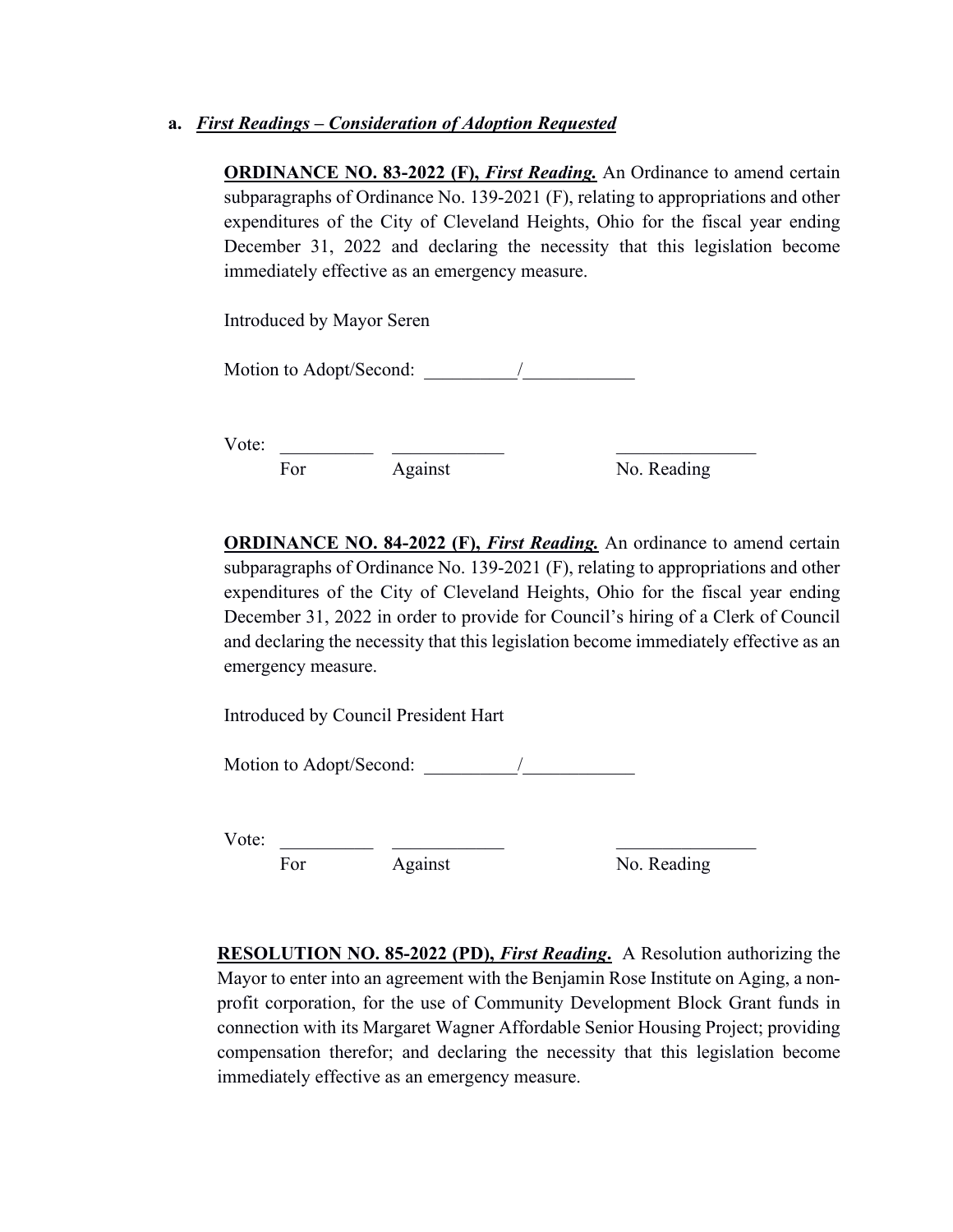Introduced by Mayor Seren Motion to Adopt/Second:  $\sqrt{2}$ 

Vote:

For Against No. Reading

**RESOLUTION NO. 86-2022 (PD),** *First Reading.* A Resolution authorizing the Mayor to enter into an agreement with Family Connections of Northeast Ohio, a non-profit corporation, for the use of Community Development Block Grant funds in support of its Family School Connections Program and Parent Café Program; providing compensation therefor; and declaring the necessity that this legislation become immediately effective as an emergency measure. Introduced by Mayor Seren

Motion to Adopt/Second: \_\_\_\_\_\_\_\_\_\_/\_\_\_\_\_\_\_\_\_\_\_\_

Vote: \_\_\_\_\_\_\_\_\_\_ \_\_\_\_\_\_\_\_\_\_\_\_ \_\_\_\_\_\_\_\_\_\_\_\_\_\_\_

For Against No. Reading

**RESOLUTION NO. 87-2022 (PD),** *First Reading.* A Resolution authorizing the Mayor to enter into an agreement with FutureHeights, a non-profit corporation, for the use of Community Development Block Grant funds to provide funding for assistance with its Community Capacity Building Program; providing compensation therefor; and declaring the necessity that this legislation become immediately effective as an emergency measure.

Introduced by Mayor Seren

Motion to Adopt/Second: \_\_\_\_\_\_\_\_\_\_/\_\_\_\_\_\_\_\_\_\_\_\_

Vote: \_\_\_\_\_\_\_\_\_\_ \_\_\_\_\_\_\_\_\_\_\_\_ \_\_\_\_\_\_\_\_\_\_\_\_\_\_\_

For Against No. Reading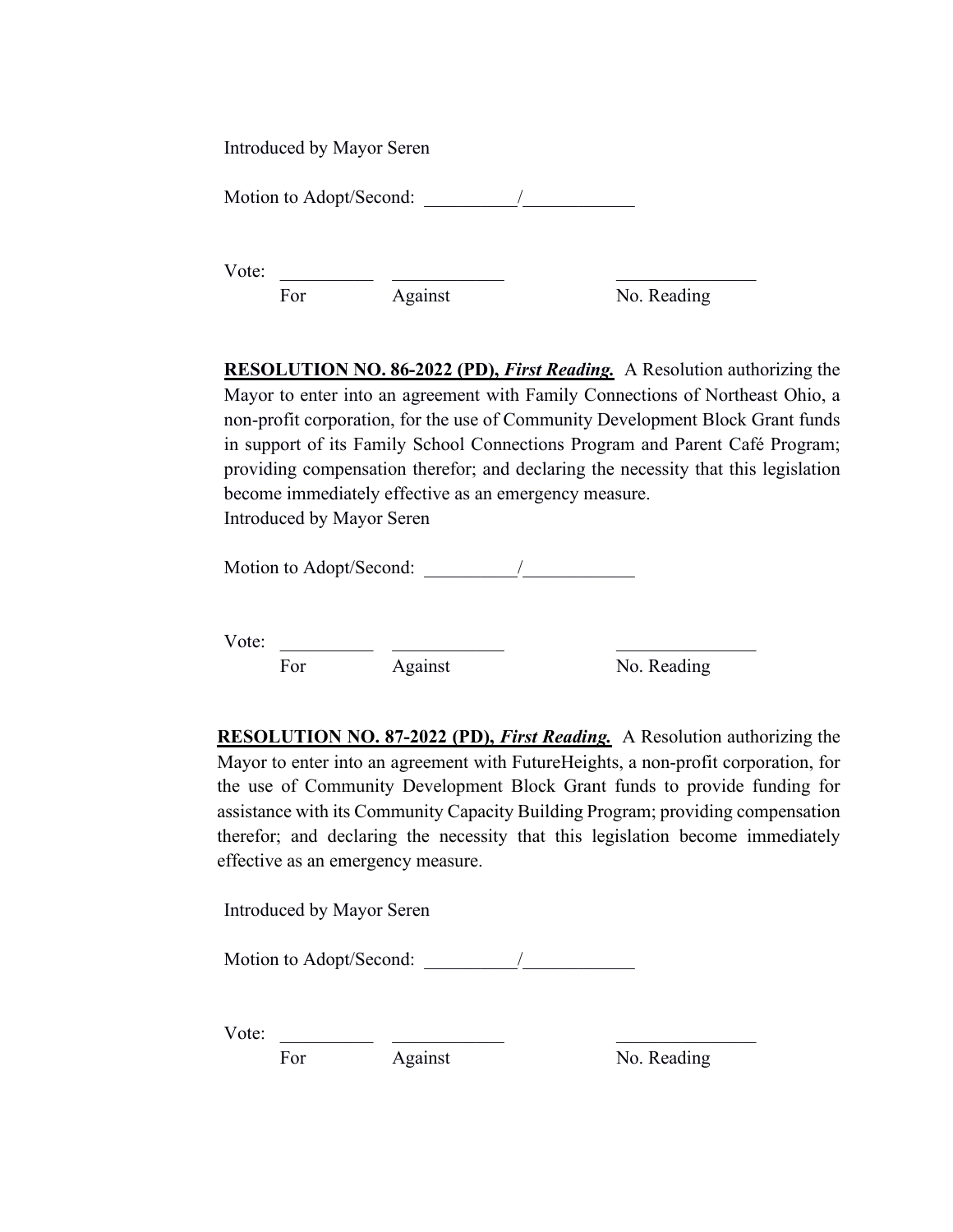**RESOLUTION NO. 88-2022 (PD),** *First Reading.* A Resolution authorizing the Mayor to enter into an agreement with Agudath Israel of Ohio, a non-profit corporation, for the use of Community Development Block Grant funds for the payment of operating expenses for their Gesher Benefits Referral Program; providing compensation therefor; and declaring the necessity that this legislation become immediately effective as an emergency measure.

Introduced by Mayor Seren

Motion to Adopt/Second:

Vote: For Against No. Reading

**RESOLUTION NO. 89-2022 (PD),** *First Reading.* A Resolution authorizing the Mayor to enter into an agreement with the Heights Emergency Food Center, a nonprofit corporation, for the use of Community Development Block Grant funds for the payment of operating and capital improvement expenses; providing compensation therefor; and declaring the necessity that this legislation become immediately effective as an emergency measure.

Introduced by Mayor Seren

Motion to Adopt/Second: 2012

Vote: \_\_\_\_\_\_\_\_\_\_ \_\_\_\_\_\_\_\_\_\_\_\_ \_\_\_\_\_\_\_\_\_\_\_\_\_\_\_

For Against No. Reading

**RESOLUTION NO. 90-2022 (PD),** *First Reading.* A Resolution authorizing the Mayor to enter into an agreement with the Home Repair Resource Center ("HRRC"), a non-profit corporation, for the use of Community Development Block Grant Funds for assistance with HRRC's housing counseling, home-repair and home-improvement programs; providing compensation therefor; and declaring the necessity that this legislation become immediately effective as an emergency measure.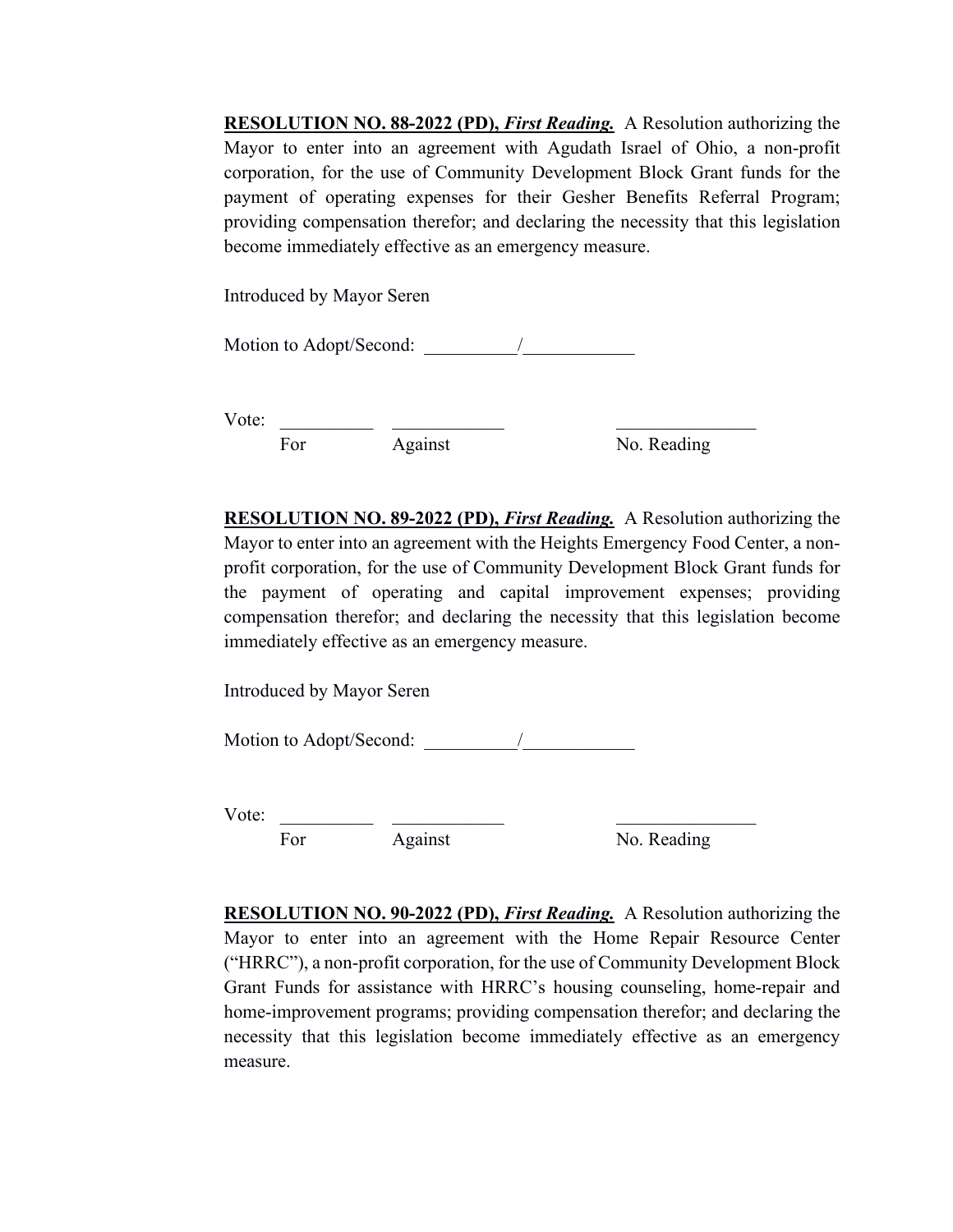Introduced by Mayor Seren

Motion to Adopt/Second:  $\sqrt{2}$ 

Vote: \_\_\_\_\_\_\_\_\_\_ \_\_\_\_\_\_\_\_\_\_\_\_ \_\_\_\_\_\_\_\_\_\_\_\_\_\_\_ For Against No. Reading

**RESOLUTION NO. 91-2022 (PD),** *First Reading.* A Resolution authorizing the Mayor to enter into an agreement with Lake Erie Ink, a non-profit corporation, for the use of Community Development Block Grant funds to provide support for the organization's Ink Spot After School Program; providing compensation therefor; and declaring the necessity that this legislation become immediately effective as an emergency measure.

Introduced by Mayor Seren

Motion to Adopt/Second: \_\_\_\_\_\_\_\_\_\_/\_\_\_\_\_\_\_\_\_\_\_\_

Vote: \_\_\_\_\_\_\_\_\_\_ \_\_\_\_\_\_\_\_\_\_\_\_ \_\_\_\_\_\_\_\_\_\_\_\_\_\_\_

For Against No. Reading

**RESOLUTION NO. 92-2022 (PD),** *First Reading.* A Resolution authorizing the Mayor to enter into an agreement with Naaleh Cleveland, a non-profit corporation, for the use of Community Development Block Grant funds to provide support for the organization's mental health services programming; providing compensation therefor; and declaring the necessity that this legislation become immediately effective as an emergency measure.

Introduced by Mayor Seren

Motion to Adopt/Second:  $\qquad \qquad$ 

Vote: \_\_\_\_\_\_\_\_\_\_ \_\_\_\_\_\_\_\_\_\_\_\_ \_\_\_\_\_\_\_\_\_\_\_\_\_\_\_

For Against No. Reading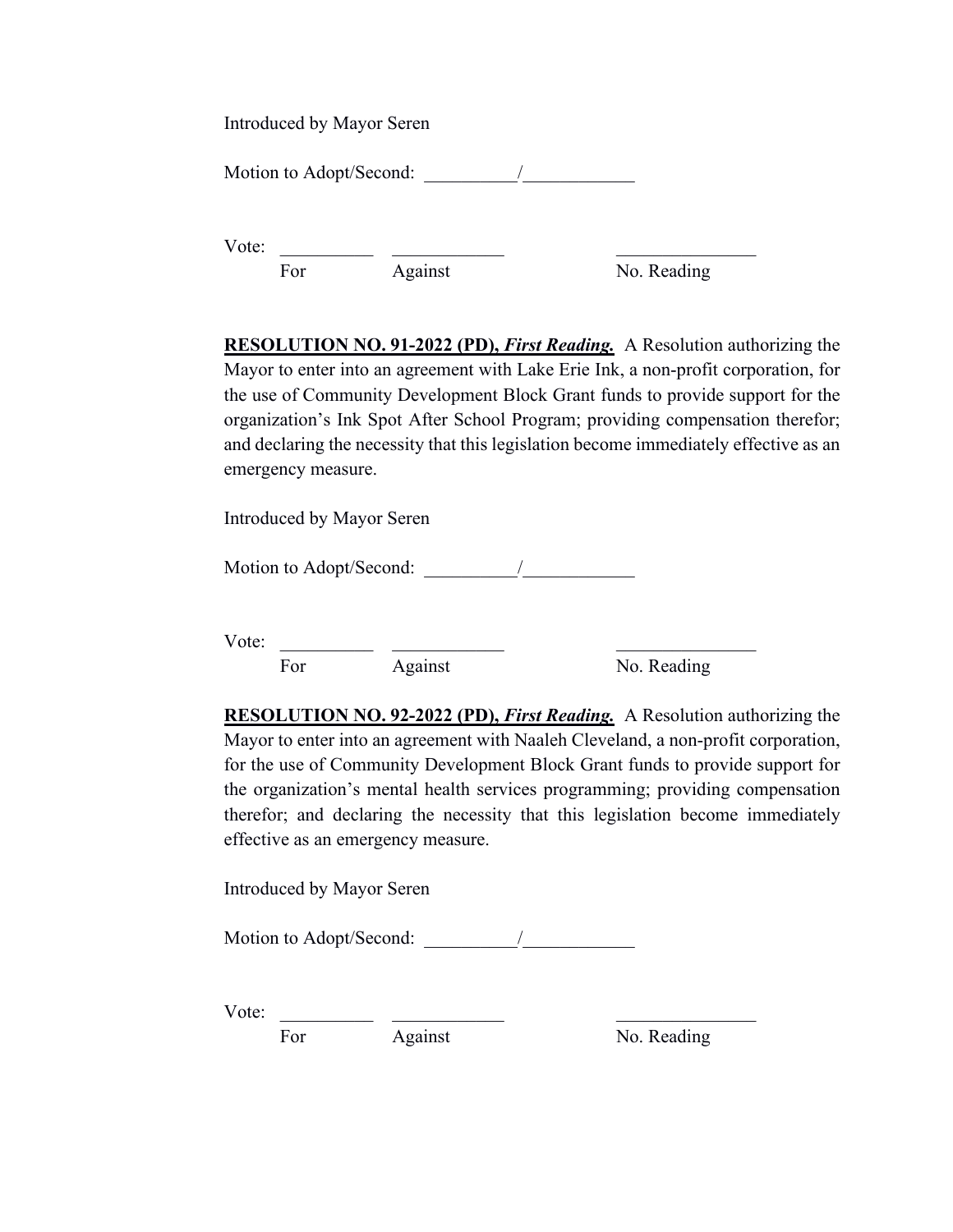**RESOLUTION NO. 93-2022 (PD),** *First Reading.* A Resolution authorizing the Mayor to enter into an agreement with the Open Doors Academy, a non-profit corporation, for the use of Community Development Block Grant funds to support the organization's Out-of-School Time Program for Cleveland Heights-University Heights School District Middle School Scholars and the Out-of-School Time Program for Cleveland Heights High School Scholars; providing compensation therefor; and declaring the necessity that this legislation become immediately effective as an emergency measure.

Introduced by Mayor Seren

Motion to Adopt/Second: \_\_\_\_\_\_\_\_\_\_/\_\_\_\_\_\_\_\_\_\_\_\_

Vote: \_\_\_\_\_\_\_\_\_\_ \_\_\_\_\_\_\_\_\_\_\_\_ \_\_\_\_\_\_\_\_\_\_\_\_\_\_\_

For Against No. Reading

**RESOLUTION NO. 94-2022 (PD),** *First Reading.* A Resolution authorizing the Mayor to enter into an agreement with the Start Right Community Development Corporation, a non-profit corporation, for the use of Community Development Block Grant funds for the payment of operating expenses for its Food Bank Program; providing compensation therefor; and declaring the necessity that this legislation become immediately effective as an emergency measure.

Introduced by Mayor Seren

Motion to Adopt/Second:  $\sqrt{2}$ 

Vote: \_\_\_\_\_\_\_\_\_\_ \_\_\_\_\_\_\_\_\_\_\_\_ \_\_\_\_\_\_\_\_\_\_\_\_\_\_\_

For Against No. Reading

**ORDINANCE NO. 95-2022 (AS),** *First Reading.* An Ordinance approving and authorizing members of certain public bodies of the City of Cleveland Heights to hold and attend meetings, conduct and attend hearings, to be counted for purposes of the quorum for such body, and to vote on matters before such body, by means of teleconference, video conference or other similar electronic technology; amending Section 107.01(b) of the Codified Ordinances of the City of Cleveland Heights; and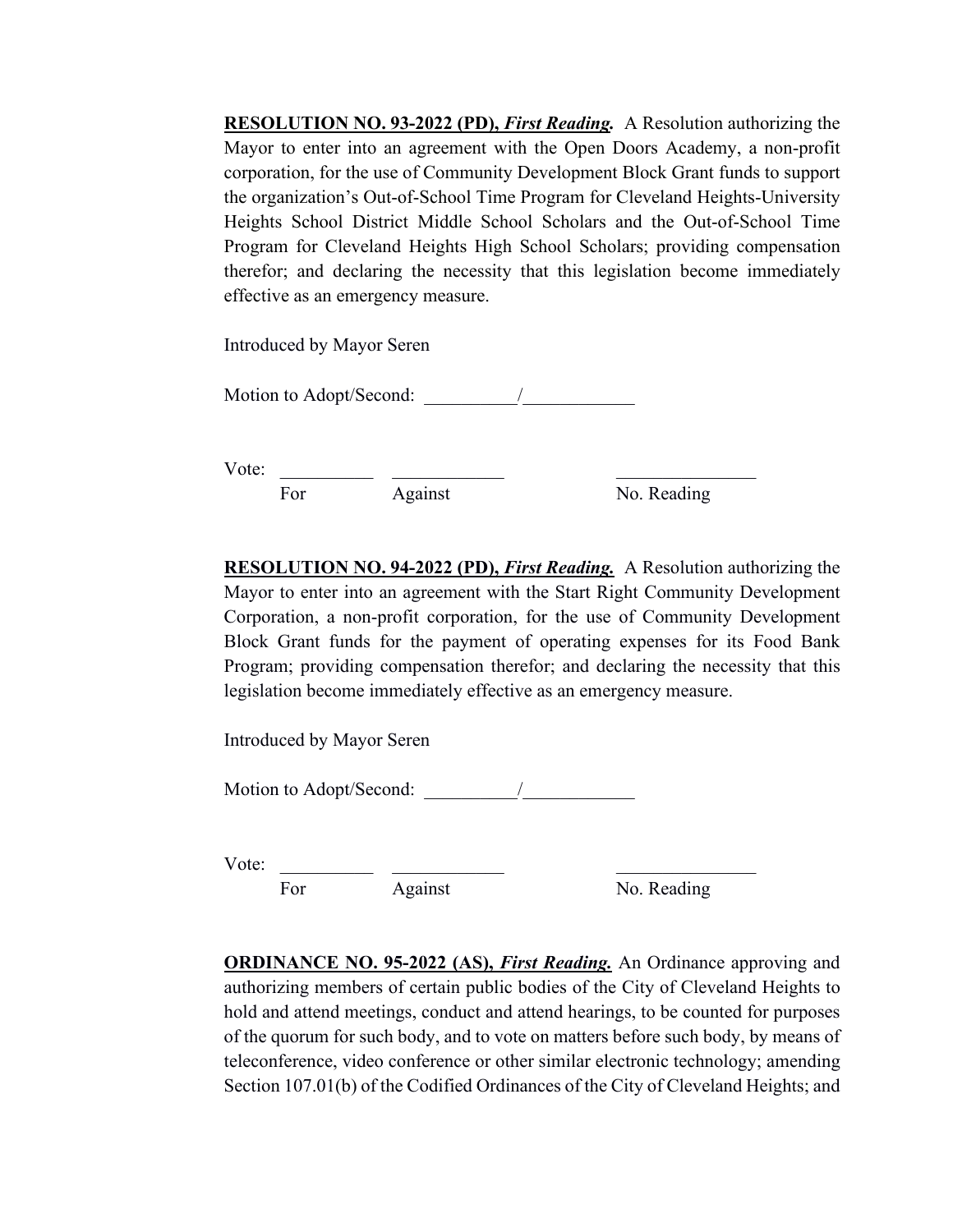declaring the necessity that this legislation become immediately effective as an emergency measure.

Introduced by Mayor Seren and Council President Hart

Motion to Adopt/Second: \_\_\_\_\_\_\_\_\_\_/\_\_\_\_\_\_\_\_\_\_\_\_

Vote: \_\_\_\_\_\_\_\_\_\_ \_\_\_\_\_\_\_\_\_\_\_\_ \_\_\_\_\_\_\_\_\_\_\_\_\_\_\_ For Against No. Reading

# **b.** *First Reading Only*

**ORDINANCE NO. 96-2022 (PD),** *First Reading***.** An Ordinance creating an Appraisal Gap Program; and declaring the necessity that this legislation become immediately effective as an emergency measure.

Introduced by Mayor Seren

**RESOLUTION NO. 97-2022 (AS),** *First Reading***.** A Resolution amending the standing committees of Council to update the general responsibilities of each standing committee by subject matter; repealing Resolution No. 1-2022; and declaring the necessity that this legislation become immediately effective as an emergency measure.

Introduced by Council President Hart

**ORDINANCE NO. 98-2022 (PSH),** *First Reading***.** An Ordinance authorizing the Mayor to enter into a Lease Agreement with T-Mobile Central LLC for the use of a portion of City-owned property located at 3445 Mayfield Road for the construction, installation, operation, maintenance, repair, replacement, and improvement of a wireless communications facility and the grant of associated easements; and declaring the necessity that this legislation become immediately effective as an emergency measure.

Introduced by Mayor Seren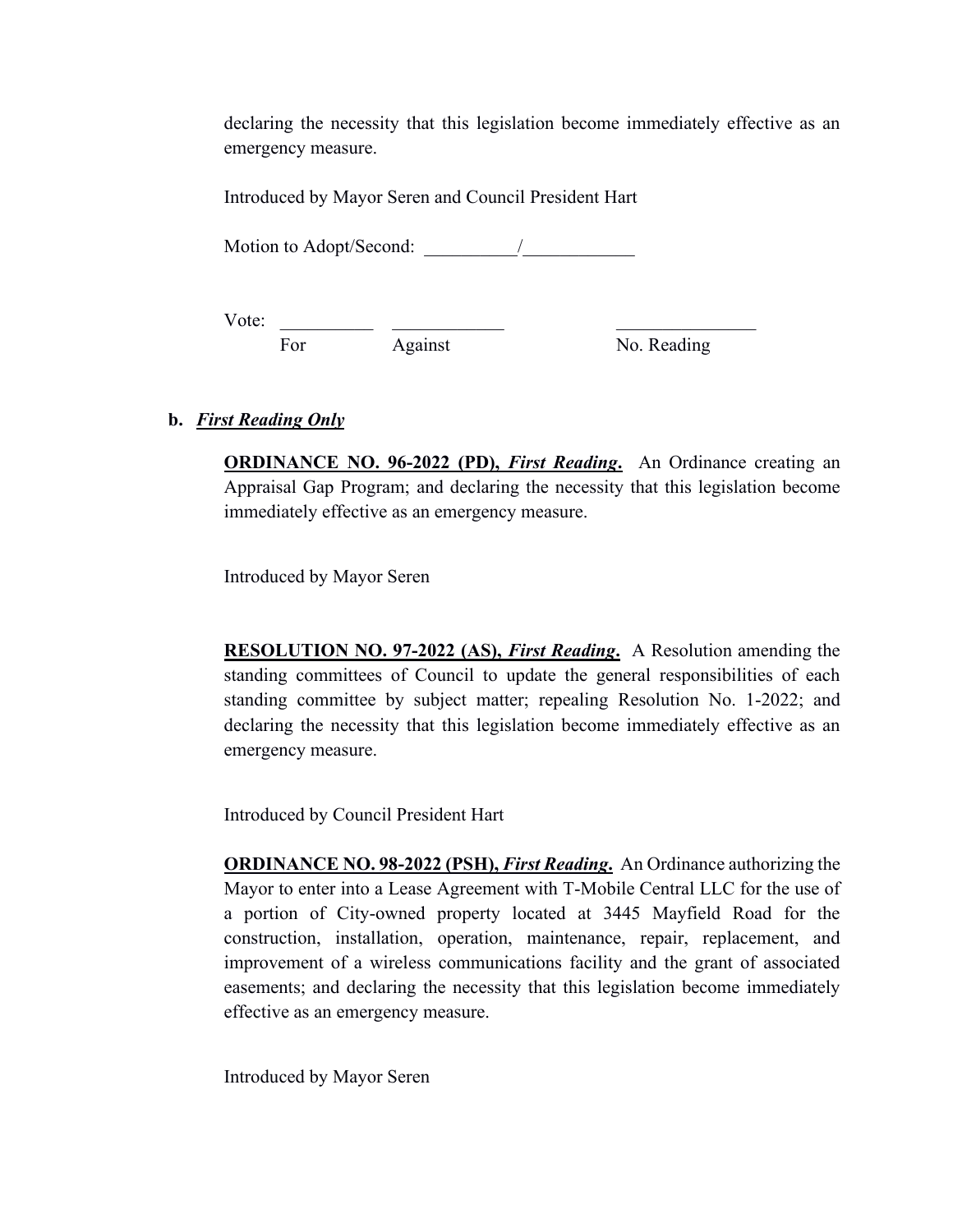#### **c.** *Second Readings*

**RESOLUTION NO. 70-2022 (F),** *Second Reading.* A Resolution appointing an Assessment Equalization Board to hear objections relative to the estimated assessments for a portion of the expense of improvement of streets and parkways including grading, draining, curbing, paving, repaving, repairing, sweeping or cleaning thereof, removing snow therefrom, and planting, maintaining and removing shade trees thereon within the City of Cleveland Heights; and declaring the necessity that this legislation become immediately effective as an emergency measure.

Introduced by Mayor Seren

Motion to Adopt/Second: \_\_\_\_\_\_\_\_\_\_\_\_\_\_/

Vote: \_\_\_\_\_\_\_\_\_\_ \_\_\_\_\_\_\_\_\_\_\_\_ \_\_\_\_\_\_\_\_\_\_\_\_\_\_\_

For Against No. Reading

**RESOLUTION NO. 71-2022 (F),** *Second Reading***.** A Resolution appointing an Assessment Equalization Board to hear objections relative to the estimated assessments for a portion of the expense of street lighting within the City of Cleveland Heights; and declaring the necessity that this legislation become immediately effective as an emergency measure.

Introduced by Mayor Seren

Motion to Adopt/Second:  $\qquad$ 

Vote: \_\_\_\_\_\_\_\_\_\_ \_\_\_\_\_\_\_\_\_\_\_\_ \_\_\_\_\_\_\_\_\_\_\_\_\_\_\_

For Against No. Reading

**RESOLUTION NO. 72-2022 (F),** *Second Reading.* A Resolution approving the adoption of the 2023 Tax Budget; and declaring the necessity that this legislation become immediately effective as an emergency measure.

Introduced by Mayor Seren

Motion to Adopt/Second:  $\frac{1}{2}$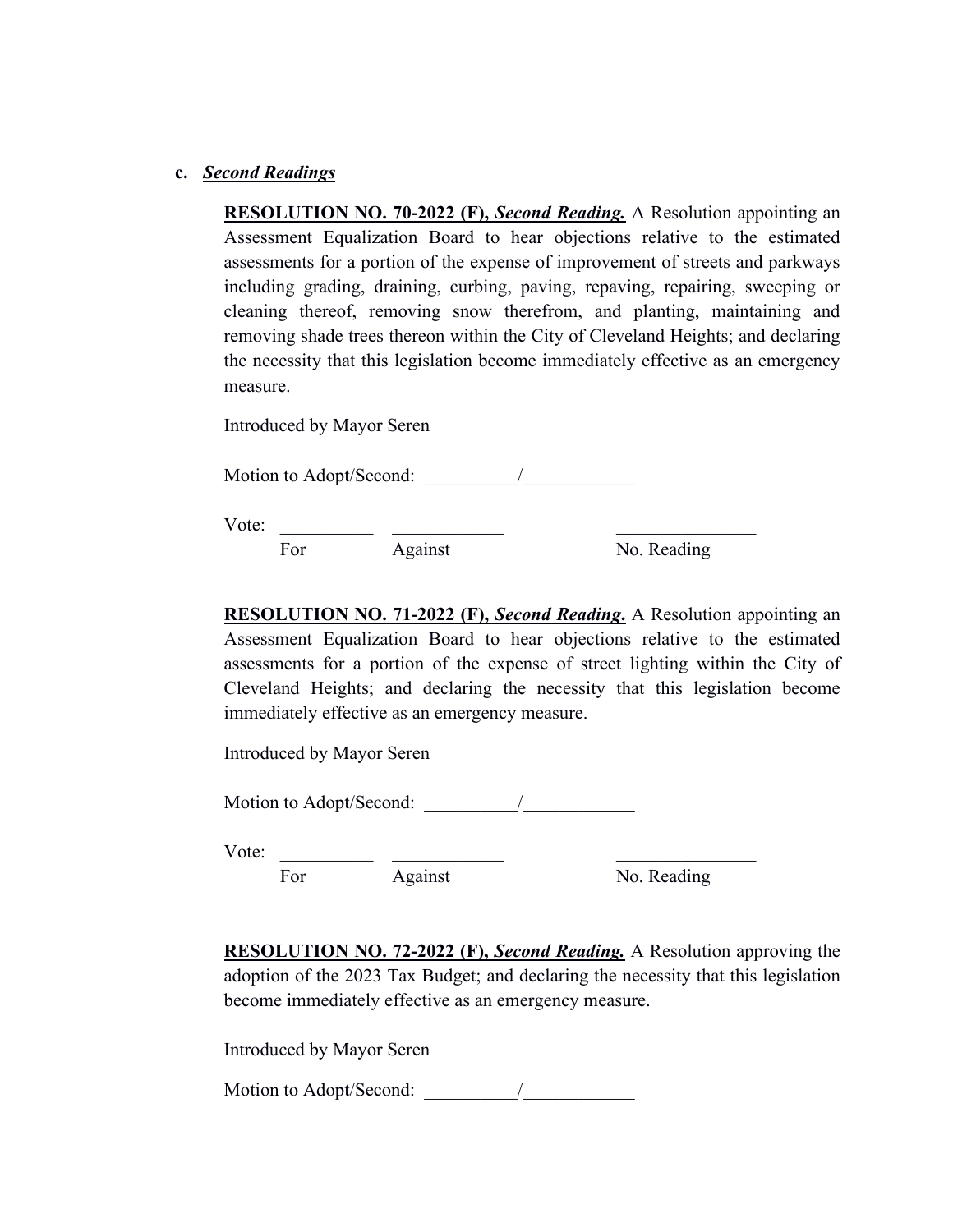| Vote: |     |         |             |
|-------|-----|---------|-------------|
|       | For | Against | No. Reading |

**RESOLUTION NO. 73-2022 (F),** *Second Reading***.** A Resolution authorizing the Mayor to enter into an agreement with Meritech and C.C.T. Financial for the acquisition and maintenance of copy machines for City employees; providing compensation therefor; and declaring the necessity that this legislation become immediately effective as an emergency measure.

Introduced by Mayor Seren

Motion to Adopt/Second:

Vote:  $\frac{1}{\text{For}}$   $\frac{1}{\text{Again}}$  $\overline{\text{For}}$   $\overline{\text{Again}}$   $\overline{\text{No. Reading}}$ 

**ORDINANCE NO. 74-2022 (PSH),** *Second Reading***.** An Ordinance amending Section 1509.04(b) of the Codified Ordinances of the City of Cleveland Heights to prohibit the discharge, ignition, or explosion of fireworks at all times and dates, including certain days each year pursuant to State law; and declaring the necessity that this legislation become immediately effective as an emergency measure.

Introduced by Mayor Seren

Motion to Adopt/Second:  $\sqrt{a}$ 

Vote: \_\_\_\_\_\_\_\_\_\_ \_\_\_\_\_\_\_\_\_\_\_\_ \_\_\_\_\_\_\_\_\_\_\_\_\_\_\_

 $\overline{\text{For}}$   $\overline{\text{Against}}$   $\overline{\text{No. Reading}}$ 

**ORDINANCE NO. 75-2022 (PSH),** *Second Reading.* An Ordinance amending Chapter 749, "Fair Practices", of the Codified Ordinances of the City of Cleveland Heights to prohibit any psychiatric treatment, including conversion therapy, the purpose of which is an attempt to change an individual's sexual orientation; and declaring the necessity that this Ordinance become immediately effective as an emergency measure.

Introduced by Mayor Seren and Councilman Mattox

Motion to Adopt/Second: \_\_\_\_\_\_\_\_\_\_/\_\_\_\_\_\_\_\_\_\_\_\_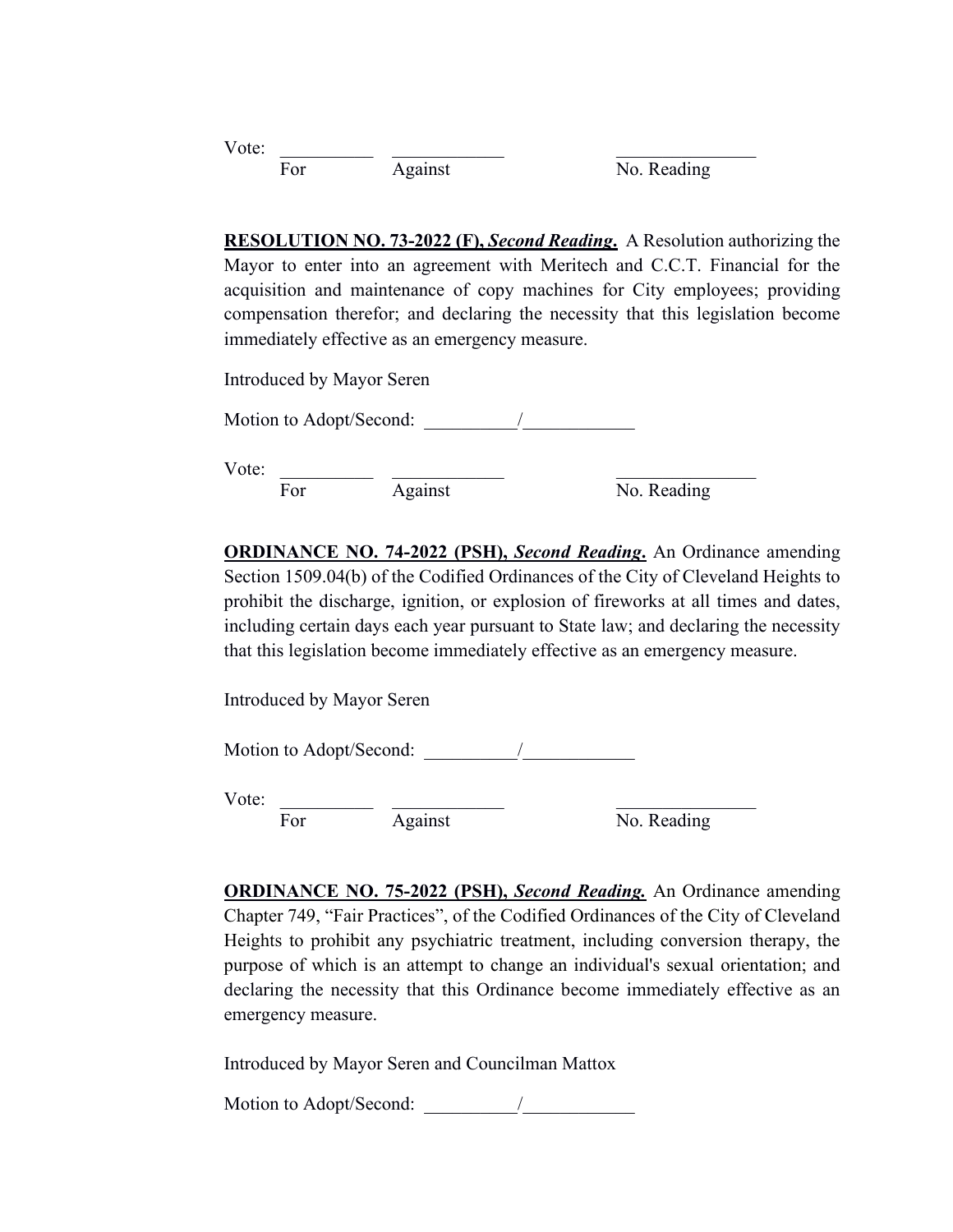| Vote: |     |         |             |
|-------|-----|---------|-------------|
|       | For | Against | No. Reading |

**ORDINANCE NO. 76-2022 (AS),** *Second Reading***.** An Ordinance amending Codified Ordinance Section 111.10, *Clerk*; and declaring the necessity that this legislation become immediately effective as an emergency measure.

Introduced by Vice President Cobb

Motion to Adopt/Second:  $\frac{1}{2}$ 

Vote: \_\_\_\_\_\_\_\_\_\_ \_\_\_\_\_\_\_\_\_\_\_\_ \_\_\_\_\_\_\_\_\_\_\_\_\_\_\_

For Against No. Reading

**ORDINANCE NO. 77-2022 (AS),** *Second Reading***.** An Ordinance enacting a new Section 171.011, *Non-Discrimination in City Contracts,* to prohibit persons contracting with the City from discriminating against any person based upon the person's age, race, color, religion, sex, familial status, national original, disability, sexual orientation, gender identity or expression, or the nonconsensual dissemination of a person's private sexual images, and providing remedies for violations; and declaring the necessity that this legislation become immediately effective as an emergency measure.

Introduced by Mayor Seren

Motion to Adopt/Second:  $\qquad$ 

Vote: \_\_\_\_\_\_\_\_\_\_ \_\_\_\_\_\_\_\_\_\_\_\_ \_\_\_\_\_\_\_\_\_\_\_\_\_\_\_

For Against No. Reading

**ORDINANCE NO. 78-2022 (AS),** *Second Reading.* An Ordinance amending Ordinance No. 25-2022, "Wage and Salary Ordinance," providing for salary schedules, position classifications, and other compensation and benefits for officers and employees of the City, to add a salary schedule, position classification, and other compensation and benefits for a Clerk of Council and declaring the necessity that this legislation become immediately effective as an emergency measure.

Introduced by Vice President Cobb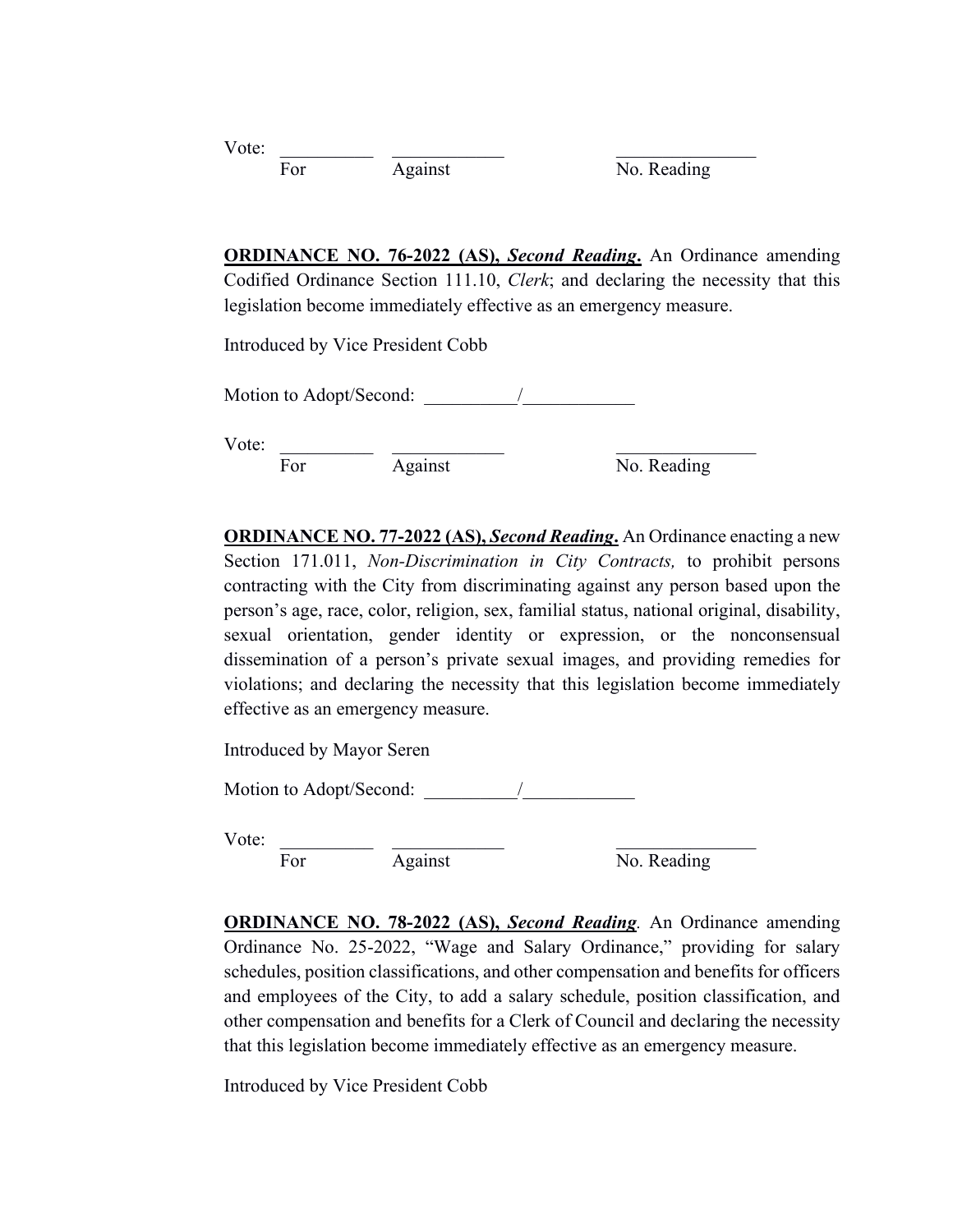|       | Motion to Adopt/Second: |         |             |  |
|-------|-------------------------|---------|-------------|--|
| Vote: | For                     | Against | No. Reading |  |

**ORDINANCE NO. 79-2022 (AS),** *Second Reading.* An Ordinance repealing Sections 131.08 "Maternity Leave" and 139.13 "Maternity Leave" of the Codified Ordinances of the City of Cleveland Heights, enacting a new Section 139.13 "Paid Parental and Childbirth Leave," and amending Sections 131.15 "Other Leaves of Absence" and 139.16 "Other Leaves of Absence" to provide paid parental leave benefits for full-time, permanent employees.

Introduced by Mayor Seren and Councilor Moore

Motion to Adopt/Second:  $\frac{1}{2}$ 

Vote: \_\_\_\_\_\_\_\_\_\_ \_\_\_\_\_\_\_\_\_\_\_\_ \_\_\_\_\_\_\_\_\_\_\_\_\_\_\_

For Against No. Reading

**ORDINANCE NO. 81-2022 (AS),** *Second Reading.* An Ordinance amending Section 150.02(a), "Members," of Chapter 150, "Transportation and Environmental Sustainability Committee" of Part One, *Administrative Code*, of the Codified Ordinances of the City of Cleveland Heights, to remove City administrative staff from membership on the Committee.

Introduced by Mayor Seren

Motion to Adopt/Second:  $\frac{1}{2}$ 

Vote:

For Against No. Reading

**RESOLUTION NO. 82-2022 (CRR),** *Second Reading***.** A Resolution proclaiming July 2022 to be National Parks and Recreation Month in the City of Cleveland Heights; and declaring the necessity that this Resolution become immediately effective as an emergency measure.

Introduced by Mayor Seren

Motion to Adopt/Second:  $\frac{1}{2}$